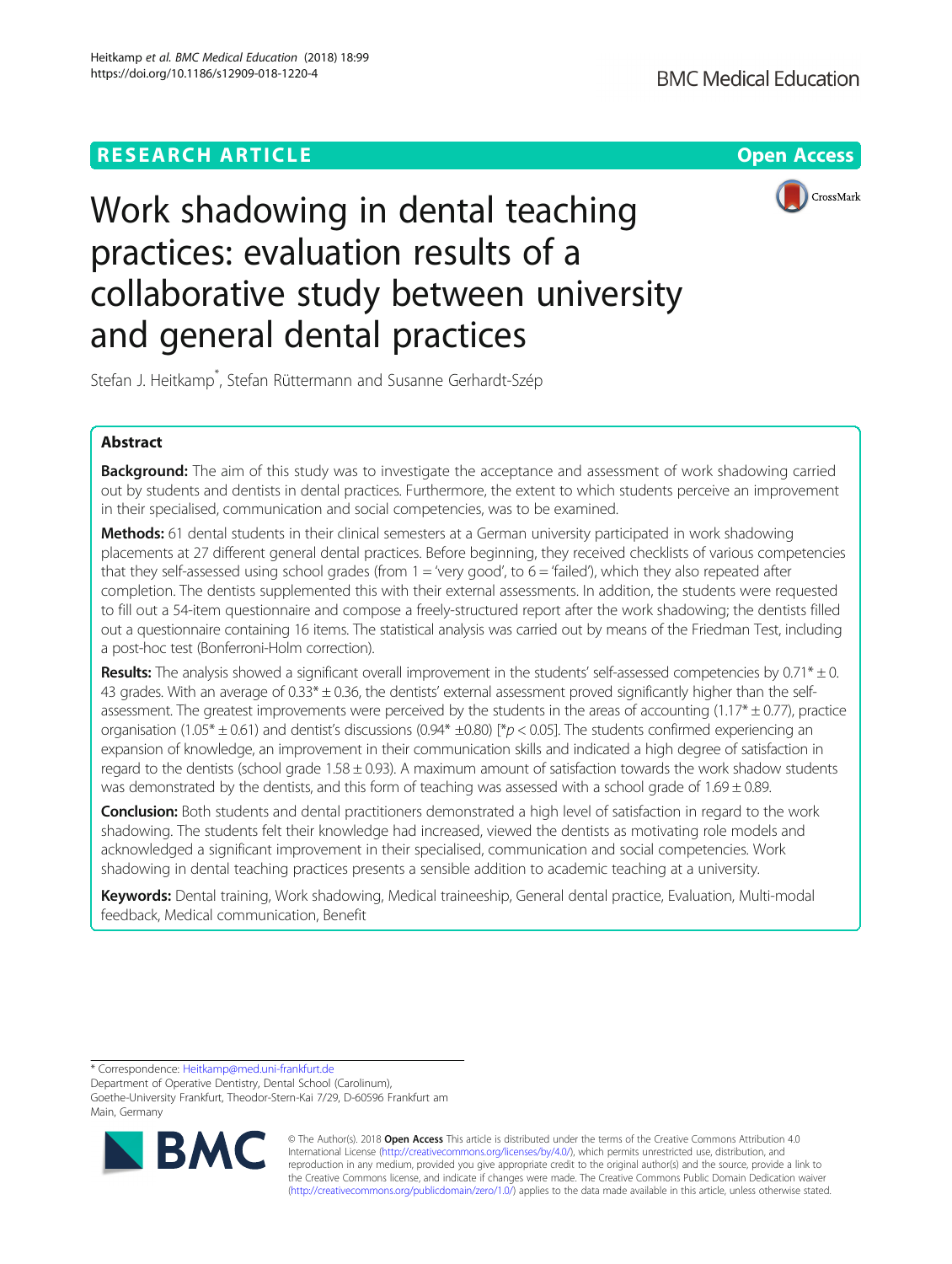## Background

The practical life of a dentist has changed over the last decades and many areas are not reflected in current German education. The 'Dental Licensure Act' ('Zahnärztliche Approbationsordnung') has been virtually unchanged since its creation in 1955 [\[1](#page-12-0)]. But in more than 60 years, many scientific findings, as well as social, technical and educational developments have changed the requirements for a modern study of dentistry. It is not surprising that in Germany the call for a new version of the Licensure Act has become increasingly louder. For the first time, the goal now seems very close: The so called 'Ordinance for the new regulation of the study of dentistry' ('Verordnung zur Neuregelung der zahnärztlichen Ausbildung') from the German Federal Ministry of Health was accepted by the Federal Cabinet on 2/8/2017 and has paved the way for a basic reformation of the Dental Licensure Act. This means that it can be passed on to the Federal Council and after approval there, the Ordinance could be implemented on 1/10/2018 [\[2\]](#page-12-0).

Among numerous amendments and restructurings, a four-week clinical traineeship in form of work shadowing ('Hospitation') in dental practices and treatment institutes is mentioned in the Ordinance, in order to be more closely aligned with the study of medicine and to reinforce the focus of practice occurring at an early stage of dental studies, which is a novelty in the training of dentists in Germany [\[3](#page-12-0)].

The need to expand the practice-related portion of training, by incorporating practicing dentists into the course was already determined in 2005 by the German Council of Science and Humanities ('Wissenschaftsrat') with its 'Recommendations for the further development of dentistry at German universities'. It regards this as a counterbalance to the predominant supervision of the students by young assistant dentists at universities, and recommends incorporating teaching practices into the curriculum [\[4](#page-12-0)]. In consideration of the implementation of clinical traineeships planned in the new Dental Licensure Act, the urgent need to establish dental teaching practices has become apparent [\[3](#page-12-0)].

As literature shows, the workplace can be an important place for learning and development, in which valuable knowledge can be gained [[5](#page-12-0)]. Workplace-based learning can enhance skills [[6\]](#page-12-0) and is often incorporated into social interactions, mentoring and everyday practices [[7\]](#page-12-0). An experienced person is commonly described as the best source of information about a new job wherein he or she can inform about the challenges of and changes required for a specific task [[8\]](#page-12-0).

Especially in medical education workplace-based learning has proved its value to translate medical theory into clinical practice [[9,](#page-12-0) [10](#page-12-0)]. Teaching and learning in a clinical environment provides real patients with real problems in the context of professional practice, which is valued by the students [[11](#page-12-0)]. The learning is often acquired unawares through collaboration involving informal discussions about patient cases and modelling for others, which helps to modify attitudes and to develop a professional identity [[12](#page-12-0)–[16\]](#page-13-0). In dental education as well, it is known how important this role modelling is and how much influence it has on personal and professional growth [\[17\]](#page-13-0).

In contrast to the German study of dentistry, this workplace-based learning has been incorporated in the study of medicine for long time through traineeships ('Famulaturen'), to greatly benefit teaching [\[11,](#page-12-0) [18,](#page-13-0) [19\]](#page-13-0). In many areas, contact with patients outside the academic environment is sought in this way at an early stage of medical studies, in order to familiarise students with their later profession, to encourage the motivation of students and to improve social and communication skills [\[20](#page-13-0)–[24](#page-13-0)]. Particularly in the area of primary care, it is strongly recommended to do work shadowing early with a practicing doctor as a teacher, in order to gain insights into the basics of examination methods, diagnostics, the interpretation of medical findings and the doctor-patient relationship [\[25,](#page-13-0) [26\]](#page-13-0).

The teaching practice itself is also enriched by such teaching opportunities, mainly through attaining an academic feeling of belonging [\[27](#page-13-0), [28](#page-13-0)] and the exchange of knowledge being perceived as an enrichment and improvement of the teaching from both sides [[29](#page-13-0)–[31](#page-13-0)].

In relation to the study of dentistry, one can find studies about teaching opportunities outside of the realm of a university, largely from Great Britain, but also from Scandinavia, the Netherlands, Australia and the USA [[32,](#page-13-0) [33](#page-13-0)]. In the form of numerous so-called 'outreach' programmes, students are given the opportunity to gain supervised experience of treatment within the scope of external dental treatment institutes, very similar to their future professional life [[33](#page-13-0)–[43](#page-13-0)]. These outreach internships usually take place in centres of dental primary care such as community clinics or the National Health Service (NHS) that provide services for patients with special dental needs in otherwise under-served areas [[43\]](#page-13-0). Research data shows that dental students highly appreciate these internships, and the benefits are an increased confidence, higher professionalism and improved competencies [\[33](#page-13-0)]. However, with regard to internships in dental practices, data from outreach studies can only be used to a limited extent. As Craddock 2011 showed, joining an established practice provides experiences beyond outreach programmes and the university [[32\]](#page-13-0): A dental practice has specialisations with advanced equipment, and the patients are more demanding. It also offers additional areas such as practice organisation and accounting, as well as fitting into an existing team.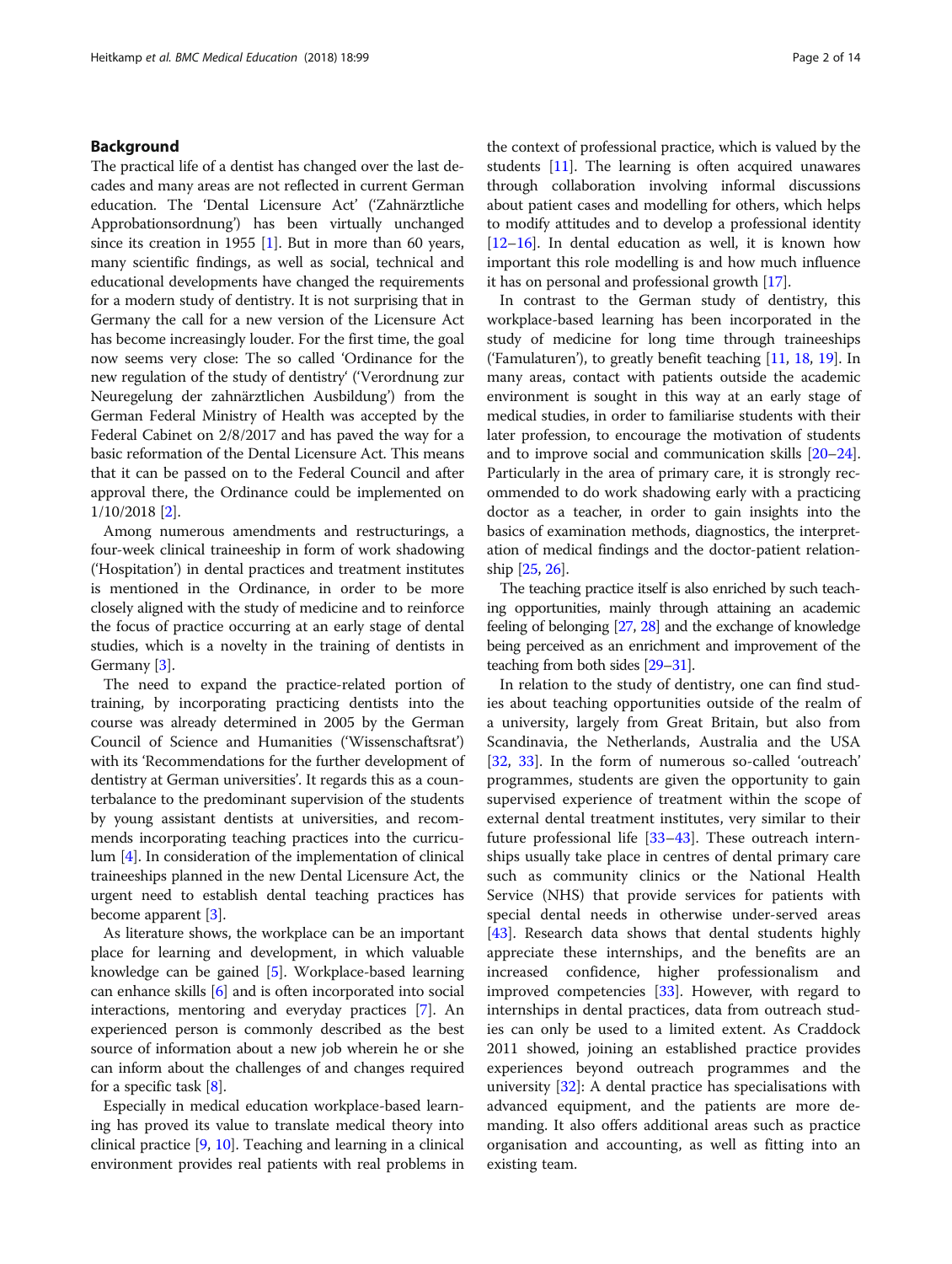Up to now, no dental teaching opportunities outside the university were established nation-wide in Germany, due to a lack of curricular anchoring. The current German study of dentistry consists of ten semesters and a final exam. The first six semesters offer courses in basic medical sciences, as well as practical courses in dental technology and treatment courses on training dummies (called 'phantoms'). From the 7th to the 10th semester, training takes place on real patients under supervision, and nearly every dental procedure is performed by the students [[1](#page-12-0)]. Although these courses are very practice-oriented, the treatment in the teaching situation at the university differs from that at the workplace in a dental practice that most of the students will later have. Such an insight into reality is not provided for at any time during the current study curriculum. Likewise, it is seldom possible for students to watch an experienced dentist at work in order to deepen theoretical knowledge through practical demonstrations.

However, at several universities the potential for cooperation between the faculty of dentistry and general dental practices for the improvement of teaching has already been recognised and some work shadowing of students at practices has been carried out successfully [[44,](#page-13-0) [45](#page-13-0)]. Furthermore, the German Dental Association (Bundeszahnärztekammer, BZÄK) strives to develop framework conditions for universities and medical chambers that also allow the establishment and incorporation of more academic teaching practices at other universities [[45](#page-13-0)–[47](#page-13-0)].

Particularly in regard to the German 'National competence-based learning goal catalogue for dentistry' (NKLZ) [[48](#page-13-0)] developed in 2015, questions have arisen concerning the extent to which the future expansion of training in practical environments can lead to an expanded covering of the competencies outlined in the NKLZ. Especially, the role modelling of the communicator, collaborator and manager (Z7, Z8, Z10), as well as the function of the dentist as a scholar (Z6), might be realised through such an expansion.

In summary it can be said that teaching in medical practices has been well studied, but in the area of dentistry, there are primarily studies about outreach internships that, as mentioned, provide a different environment. Work shadowing in dental practices – as planned in the new Dental Licensure Act – has rarely been studied. Whether students can find role models in this special setting has not been explored, and especially the detailed influences on different competencies of the dental students remain unclear.

Given this background and based on a preceding pilot study [\[49\]](#page-13-0), the following aims were established for the present study: To investigate the acceptance and assessment of work shadowing in dental practices, both on the part of the students and the practicing dentists, using a large collective. Furthermore, the extent to which students perceived an improvement in their specialised, communication and social competencies was to be examined, in order to determine what students and the courses gain from such time in a dental practice. In addition, it was to be investigated, whether the work shadowing allows an adequate initial view of the procedures and organisations of practices to improve competencies in new, practice-specific topics.

## Methods

## Concept

The study was developed in the Department of Operative Dentistry of the Dental School (Carolinum) ['Poliklinik für Zahnerhaltung des Zentrums der Zahn-, Mund- und Kieferheilkunde (Carolinum)'] at Goethe-University Frankfurt-on-Main [\[49](#page-13-0)].

Educational interventions outside the university were planned for students in the early stages of their clinical studies, namely at dental teaching practices in the surrounding area. Based on the concept of Isler et al. [[21](#page-13-0)], the interventions were referred to as 'One-on-one tutorials'. These tutorials, unlike an internship in which a student actively treats patients under supervision, primarily intended an observational role for the students in form of work shadowing: The practices were supposed to take one student per week, who was allowed to accompany the dentist through the everyday life of the practice.

At the beginning of the tutorial, the student was to be given a tour of the practice and induction in the working environment by the practice staff. As a framework for the schedule and the content to be treated, checklists and information sheets were used, which were viewed and discussed with the dentist on the first day. These checklists were also used for data collection (EVA I, see 2.5.1).

The tutorials were divided into three parts with flexible time scheduling:

1. The main part one included the observation of treatment measures and the dentist's patient communication, such as taking medical history and patient enlightenment. The student was instructed to keep in the background and was allowed to take notes while looking over the dentist's shoulder.

2. In part two, informational and field-related discussions with the dentist were to be conducted in private. Here, the student could address all the questions and ambiguities that had arisen during the observation. In this context, the student was to present and discuss a self-written case report.

3. Part three provided that the dentist or practice manager offered the student an insight into the processes and organisation of a dental practice, as well as quality management and working in a team. Special attention was to be given to accounting, as this economic aspect is not covered in university teaching. Further important points were the cooperation with a dental laboratory and the emergency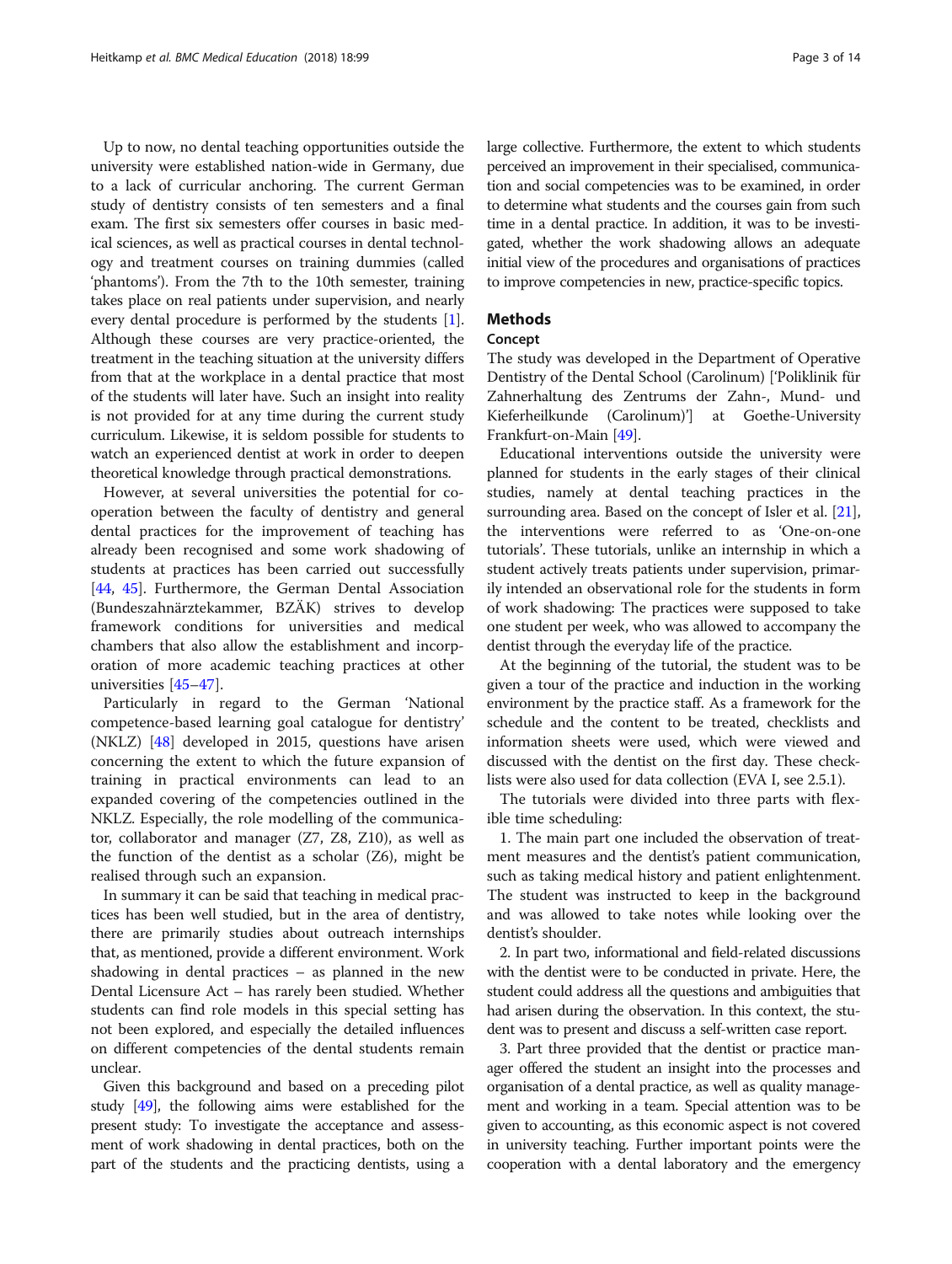management of the practice, including discussion of the emergency suitcase.

In a final meeting on the last day, student and dentist were to discuss and evaluate their experiences (see 2.5 Data collection).

#### Recruitment of dental practices

For the recruitment of dental practices, registered dentists around the area of Frankfurt were contacted and invited to an informational evening with a corresponding flyer. In the course of this two-hour event, the practice participants were informed of the study's content, aims and schedule in detail. In subsequent open discussion there was the possibility to respond to questions of the dentists. And even after this event an information exchange was maintained by phone or e-mail via a project assistant.

An additional planned train-the-teacher event to prepare the dentists in detail for their teaching activity was not possible for financial reasons.

To participate, the following suitability criteria for the practices were established (inclusion criteria) [[18\]](#page-13-0):

1. The general dental practice must encompass a broad spectrum (patients of all age groups, including care of the elderly and children; at least 35 operating hours of practice per week).

2. Students must have the opportunity to do some work or duties independently.

3. Time must be allotted for case-oriented discussions.

4. Access to literature (hand library) must be available, including Internet access, where possible.

The practices that fulfilled all of the above criteria and decided to participate, planned to take on work shadowers for up to five days in time slots convenient for them.

## Recruitment of dental students

For the recruitment of students, those participating in the 'Phantom Course of Operative Dentistry' (6th study semester: Students who have only done treatments with training dummies), as well as 'Course I of Operative Dentistry' (7th study semester: Students who have already done treatments with real patients for one semester), were provided detailed information on the study at introductory events of one hour. A total of 168 students were offered participation in the study on an optional basis during the lecture-free period, after completion of the first clinical semester/6th study semester (inclusion criteria). At the time of the realisation, there was no longer a teaching relationship between students and the authors. Neither did students receive any course credit, nor did the participation contribute to their formal assessment.

Since the evaluation was planned to be anonymous, the department's ethics committee ('Ethik-Kommission des Fachbereichs Medizin der Goethe-Universität Frankfurt

am Main') decided that a vote was not necessary and approved obtaining verbal consent from all participants.

#### Realisation

During the time frame of February 2011 to March 2013, a total of  $n = 61$  dental students and  $n = 27$  general dental practices within the regional area of Frankfurt, took part in the study in three separate blocks.

The study population is shown in Table 1.

After 2013 the funding by the medical faculty of the Goethe-University at Frankfurt-on-Main ceased and it was no longer possible to offer guided work shadowing placements. But up to now, the students use the framework created to do internships in the cooperating practices on their own initiative, while the project is still on hold, waiting to be continued.

## Data collection

The data collection was carried out by means of four separate evaluation instruments:

## Checklists and assessment questionnaires related to competencies (EVA I)

At the start of the work shadowing, students received checklists for their own assessment of pre-defined core and supplementary competencies (see Table [4](#page-6-0), left column) based on questionnaires of the Institute of General Medicine at the Goethe University, Frankfurt-on-Main [\[50](#page-13-0), [51](#page-13-0)]. These were subdivided into sections for the student's selfassessment before and after the period in the practice and an external assessment by the practicing dentist. On the first work shadowing day, the students made their own assessment, rating their listed competencies using school grades  $(1 = 'very good', to 6 = 'failed')$  and together with the dentist, they selected competencies that were meant to represent a main focus in the following work shadowing period. After completing the work shadowing, the students repeated their self-assessment and the dentist supplemented this with an external assessment from his/her point of view.

## Student evaluation questionnaires (EVA II)

Following the work shadowing, the students received a questionnaire according to Isler et al. (seeTables [5](#page-6-0), [6,](#page-7-0) [7,](#page-7-0) [8,](#page-8-0) [9](#page-8-0) and [10](#page-9-0), left column). This questionnaire was designed through trial evaluation and confirmatory factor analysis (CFA) for medicine and allows valid statements on

| Table 1 Study population |  |  |  |
|--------------------------|--|--|--|
|--------------------------|--|--|--|

|       | Men | Women | Total | Average age [years]                |
|-------|-----|-------|-------|------------------------------------|
|       | 18  | 34    | 52    | $24.6 \pm 3.78$ (min. 21, max. 40) |
|       |     |       |       | $25.9 \pm 2.89$ (min. 26, max. 30) |
| Total | 19  | 47    | 61    | $24.8 \pm 3.67$ (min. 21, max. 40) |

A: Students after completion of the first clinical semester (6th study semester), B: Students after completion of the second clinical semester (7th study semester)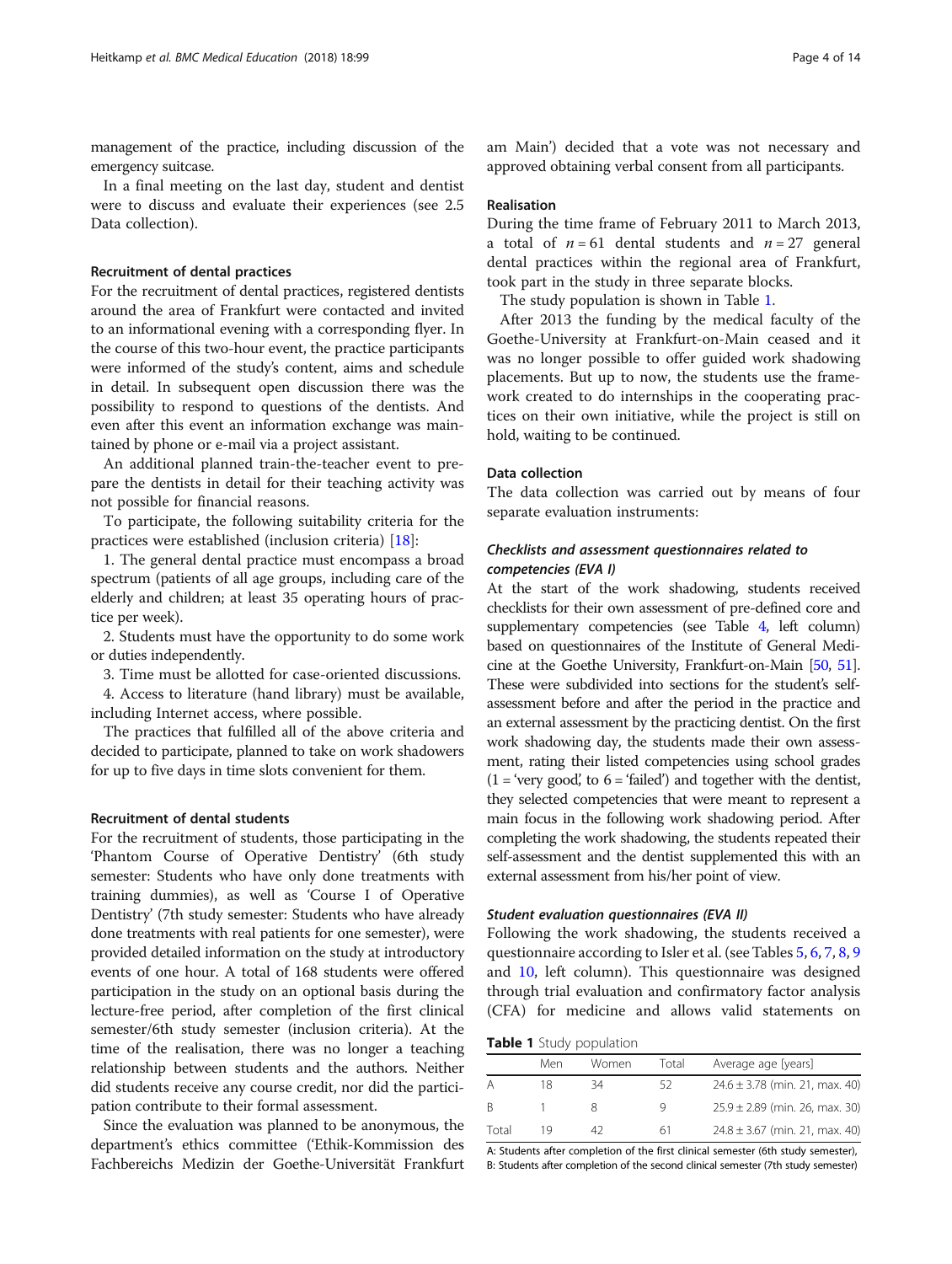knowledge acquisition, development of practical skills and motivational, emotional and attitudinal changes (Internal consistency: Cronbach- $\alpha \geq .75$ ) [\[21](#page-13-0)]. Apart from the adaptation to dentistry, the questionnaire was adopted largely unchanged. It consisted of 54 items and was subdivided into five main scales:

1. Social and communication competence, 2. Core competence training, 3. Acquisition of knowledge, 4. Teaching dentist and his/her patients, 5. Overall assessment. The answers were given according to a seven-level Likert rating scale (1 = 'does not apply at all' to  $7$  = 'applies without limitation'). A school grade  $(1 = 'very good' to 6 = 'failed')$ was allocated for the assessment of the teaching dentist (Table [10\)](#page-9-0).

## Work shadowing reports (EVA III)

In addition, the students were requested to compose a freely-structured report, where they could describe and comment on the process of the work shadowing, as well as experiences and knowledge they gained.

#### Teaching practice evaluation questionnaires (EVA IV)

A questionnaire was also developed for the teaching dentists (see Tables [11](#page-9-0) and [12,](#page-10-0) left column), which consisted of 16 items: 13 questions to be answered with 'yes' or 'no'; school grades  $(1 = 'very good' to 6 = 'failed')$  were applied for rating three items.

#### Analysis

The statistical analysis of the checklists and assessment questionnaires of competencies (EVA I), was done applying non-parametric procedures by means of the Friedman Test, including a post-hoc test, the Bonferroni-Holm correction (BiAS. for Windows, Version 11.06).

The evaluation questionnaires of students (EVA II) and teaching practices (EVA IV) were analysed descriptively (Microsoft Office Professional Plus 2010 Excel for Windows).

The unstructured free text reports (EVA III) were manually grouped according to their comments being more positive or negative, and suggestions for improvements from all were extracted.

## Results

## Response rate

The response rates are presented in Table [2.](#page-5-0)

The highest response rate was found in student evaluation questionnaire (EVA II) with an average of 88.5%.

## Individual results

## Eva I

The individual results of the checklists and assessment questionnaires of competencies (EVA I) are shown in Tables [3](#page-5-0) and [4](#page-6-0).

On average, the students rated their knowledge in all assessed competencies prior to the work shadowing with the grade  $2.93 \pm 0.52$  and after the work shadowing with 2.22  $\pm$  0.39. Thus, the analysis showed a significant [\* $p$  < 0.05] overall improvement in the students' self-assessed competencies by  $0.71^* \pm 0.43$  grades.

With an average of  $0.33* \pm 0.36$ , the dentists' external assessment proved significantly higher than the selfassessment.

The greatest improvements were perceived by the students in the areas of accounting  $(1.17 * ± 0.77)$ , practice organisation  $(1.05 * ± 0.61)$  and dentist's discussions  $(0.94* \pm 0.80).$ 

On average, each student had set 4.8 competencies as main focus with his/her dentist prior to the work shadowing. The most frequently chosen priority among students and dentists was the competency 'Behaviour towards patients' (47.2%). This was followed by the competencies 'Behaviour in the practice team', 'Dentist's discussion techniques and anamnesis' and 'Endodontic measures', each with 35.85%.

## EVA II

The individual results of the student evaluation questionnaires (EVA II) are shown in Tables [5,](#page-6-0) [6](#page-7-0), [7,](#page-7-0) [8](#page-8-0), [9](#page-8-0) and [10.](#page-9-0)

#### Scale 'Social and communication competency' (13 items)

The total rating of the scale 'Social and communication competency' was  $4.43 \pm 0.79$ .

On average, the students rated the following items the highest: 'I was able to improve my competence in dealing with patients'  $(5.19 \pm 1.34)$ , 'I have learned to recognise the expectations of my patients'  $(5.04 \pm 1.37)$  and 'I have gained confidence in patient communication' (5.02  $± 1.46$ ).

#### Scale 'Core competence training' (13 items)

The total rating of the scale 'Core competence training' was  $4.17 \pm 0.62$ .

On average, the students rated the following items the highest: 'I was able to improve my competencies in dealing with the practice team'  $(5.26 \pm 1.46)$ , 'I was able to improve my competencies in dealing with patients' (5.23  $\pm$  1.34), and 'I was able to improve my competencies in holding dentist's discussions and anamnesis'  $(4.72 \pm 1.36)$ .

#### Scale 'Acquisition of knowledge' (8 items)

The total rating of the scale 'Acquisition of knowledge' was  $4.50 \pm 0.58$ .

On average, the students rated the following items the highest: 'I can convey the content of a procedure to a patient clearly'  $(5.23 \pm 1.02)$ , 'The patients I experienced motivated me to read about and acquire basic theoretical skills'  $(4.96 \pm 1.49)$  and 'After the work shadowing, I can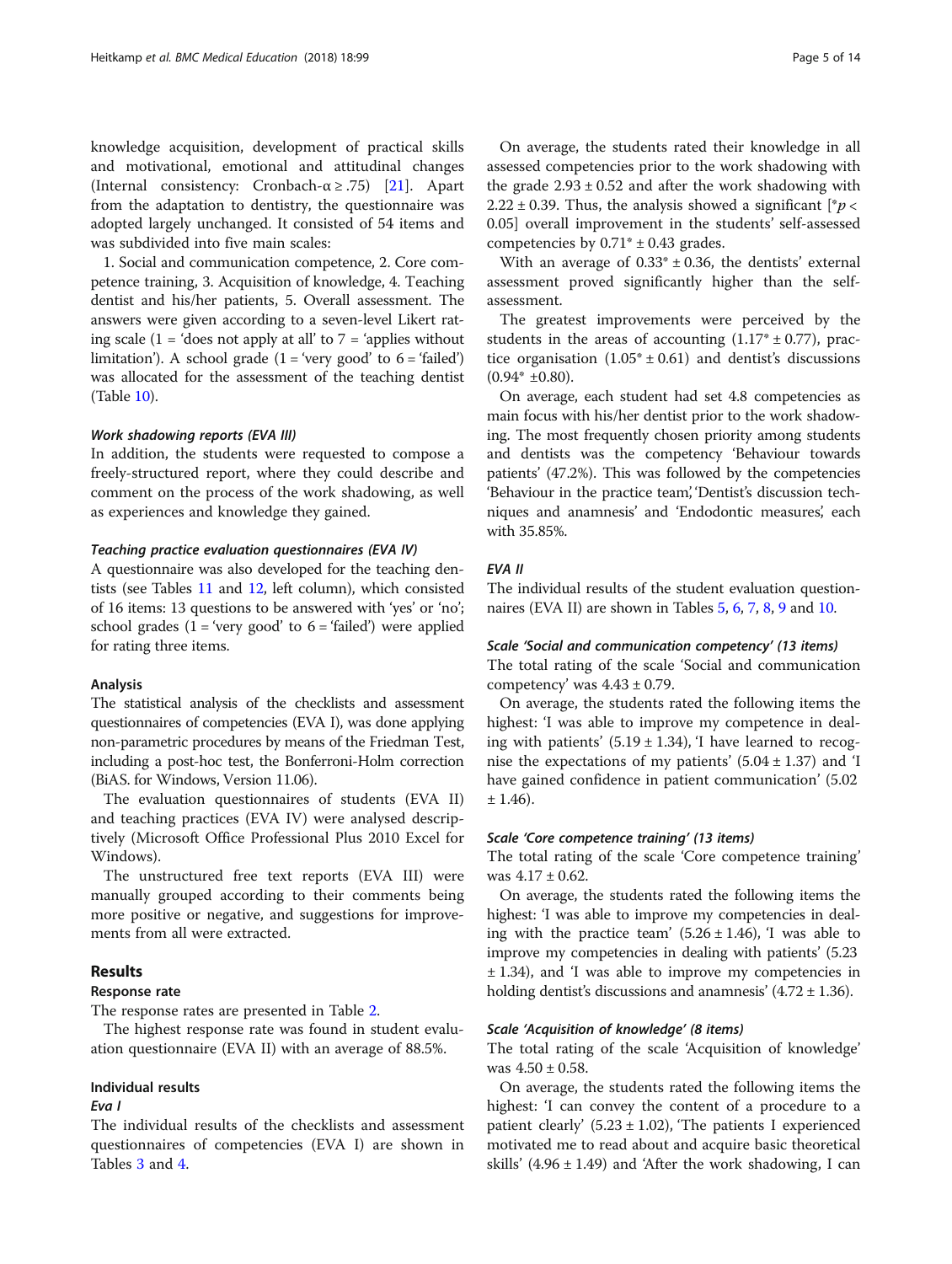|               |                                                            | n Response | Response [%] |
|---------------|------------------------------------------------------------|------------|--------------|
| <b>FVAI</b>   | Checklists and assessment questionnaires of competencies   |            | 86.9         |
| EVA II        | Student evaluation questionnaires $n = 54$ items           | 54         | 88.5         |
| EVA III       | Work shadowing reports                                     | 51         | 83.6         |
| <b>FVA IV</b> | Teaching practice evaluation questionnaires $n = 16$ items | 48         | 78.7         |

<span id="page-5-0"></span>**Table 2** Response rates (students  $n = 61$ , teaching practices  $n = 27$ )

order the problems of a patient according to their importance' (4.92 ± 1.44).

The qualitative evaluation of the collected reports is planned to be the subject of future investigations.

## Scale 'My teaching dentist and his/her patients' (15 items)

The total rating of the scale 'My teaching dentist and his/her patients' was  $5.19 \pm 0.60$ .

On average, the students rated the following items the highest: 'I learned a lot from my teaching dentist on how to deal with patients'  $(5.98 \pm 1.28)$ , 'The interaction of my teaching dentist with the practice team was of role model quality to me'  $(5.87 \pm 1.53)$  and 'I found the feedback provided by my teaching dentist was motivating and useful' (5.76 ± 1.41).

## Scale 'overall assessment' (4 items)

The total rating of the scale 'Overall assessment' was 5.  $17 \pm 1.06$ .

On average, the students rated the following items the highest: 'On the whole, I am very satisfied with my teaching dentist'  $(6.33 \pm 1.23)$  and 'I expanded my knowledge during the work shadowing'  $(5.59 \pm 1.41)$ .

#### Supplementary question

The school grade for the teaching dentist by the students was on average  $1.58 \pm 0.9$ .

#### EVA III

The student's subjective free text reports on work shadowing described the course of the work shadowing and the treatment measures that were observed. Here, they had the opportunity to provide feedback on their work shadowing experience, either in the form of praise or criticism, including suggestions for improvement and an assessment of the dentists' teaching engagement.

Table [11](#page-9-0) represents excerpts from the positive and negative feedback, as well as improvement suggestions.

## EVA IV

The evaluation results from the teaching practices are shown in Tables [12](#page-10-0) and [13](#page-10-0).

They show a mean grading of the work shadowers with  $1.27 \pm 0.50$  and a 100% satisfaction, but only 37.5% of the practices think that the time was enough to gain a view into the daily life of a practice.

## Discussion

## Assessment by students

In the area of medicine, numerous studies support the advantages of the individual supervision of students in teaching practices [[20](#page-13-0), [21](#page-13-0), [23\]](#page-13-0). A meta-analysis published in 2011 on the impact of outside training experiences at medical universities, showed that students experience a positive learning influence that they value greatly [[11](#page-12-0)]. In the area of dentistry, many studies can be found addressing the value of outreach experiences [[33](#page-13-0)–[43\]](#page-13-0), whereas far less exist on work shadowing or internships within a general dental practice. The study group of Craddock could, however, show that students of dentistry also value a traineeship in practices highly and would recommend it further [\[32](#page-13-0)]. The overall assessment by students portrayed in the present study reflects a similar result: the students express a growth in knowledge during their work shadowing experience and demonstrate great satisfaction in regard to the teaching dentists. In the evaluation of the scale 'Core competence training', it is clear that students perceived an improvement particularly in regard to conversation techniques, taking case histories and appropriate behaviour when dealing with the practice team and patients. In this way, parts of the NKLZ learning goals of the communicator were illustrated that indicate that

Table 3 Results of FVA I: Overall evaluation of competencies

|                                                                | Mean    | SD   | Mdn. | Min.    | Max. |
|----------------------------------------------------------------|---------|------|------|---------|------|
| Self-assessment of students prior to work shadowing            | 2.93    | 0.52 | 2.95 | 1.67    | 4.54 |
| Self-assessment of students post work shadowing                | 2.22    | 0.39 | 2.20 | 1.33    | 3.05 |
| $\triangle$ Overall improvement of competencies                | $0.71*$ | 0.43 | 0.67 | 0.00    | 2.23 |
| External assessment by dentist after work shadowing            | -89     | 0.47 | 1.79 | 1.00    | 3.14 |
| $\triangle$ Assessment (self-assessment – external assessment) | $0.33*$ | 0.36 | 0.29 | $-0.25$ | .46  |

1 = 'excellent',2= 'good',3= 'satisfactory',4= 'sufficient', 5= 'insufficient',6= 'failed', ≙ = equals, Δ = difference, \*p < .05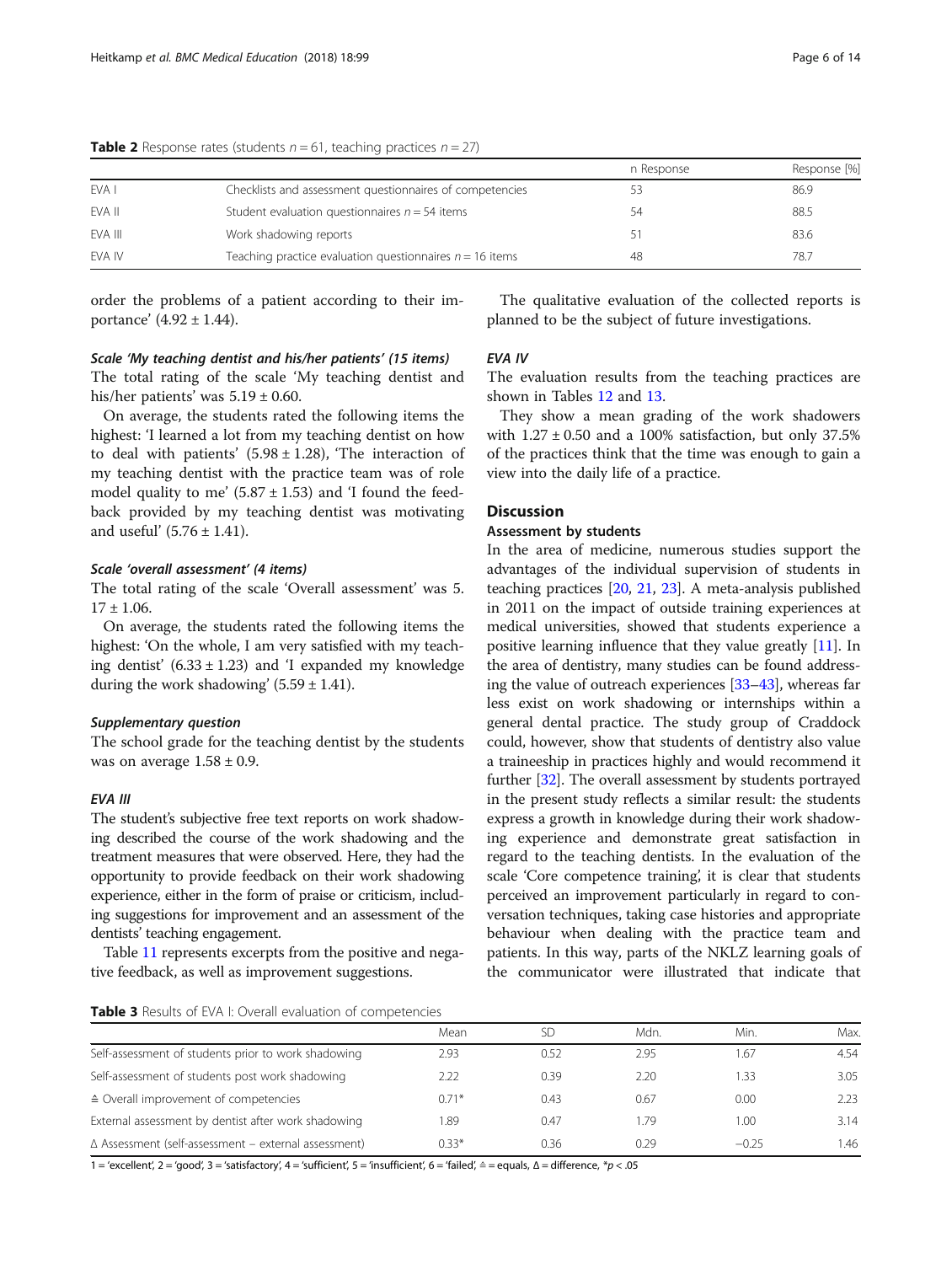<span id="page-6-0"></span>Table 4 Results of EVA I: Main focusses and assessment of individual competencies

| No.            | Competency                                                     | A    | B    | C    | D    | E.      |      | F       |           |
|----------------|----------------------------------------------------------------|------|------|------|------|---------|------|---------|-----------|
|                | <b>CORE COMPETENCIES</b>                                       | [%]  | Mean | Mean | Mean | Mean    | SD.  | Mean    | <b>SD</b> |
| 1              | Behaviour in the practice team                                 | 35.8 | 2.49 | 1.78 | 1.35 | $0.71*$ | 0.61 | $0.43*$ | 0.56      |
| 2              | Behaviour towards patients                                     | 47.2 | 2.19 | 1.74 | 1.29 | $0.45*$ | 0.56 | $0.46*$ | 0.52      |
| 3              | Dentist's discussion techniques and anamnesis                  | 35.8 | 2.93 | 1.99 | 1.75 | $0.94*$ | 0.80 | $0.24*$ | 0.56      |
| 4              | Specialised knowledge in case reports                          | 24.5 | 3.05 | 2.36 | 2.16 | $0.70*$ | 0.57 | 0.20    | 0.52      |
| 5              | Specialised knowledge in organisational matters                | 22.6 | 3.53 | 2.48 | 2.21 | $1.05*$ | 0.61 | $0.27*$ | 0.60      |
| 6              | Specialised knowledge in accounting matters                    | 26.4 | 4.64 | 3.47 | 3.21 | $1.17*$ | 0.77 | 0.26    | 0.98      |
| 7              | Specialised knowledge in personnel matters                     | 13.2 | 3.96 | 3.06 | 2.60 | $0.90*$ | 0.94 | $0.46*$ | 0.96      |
| 8              | Specialised knowledge in internal practice QM measures         | 18.9 | 4.27 | 3.46 | 2.88 | $0.81*$ | 0.76 | $0.59*$ | 0.80      |
| 9              | Specialised knowledge in the patient admission process         | 15.1 | 2.95 | 2.30 | 2.05 | $0.64*$ | 0.58 | $0.25*$ | 0.46      |
| 10             | Specialised knowledge in communication matters                 | 17.0 | 2.75 | 2.14 | 1.80 | $0.61*$ | 0.61 | $0.34*$ | 0.71      |
| 11             | Specialised knowledge in the management of emergencies         | 13.2 | 3.47 | 3.00 | 2.67 | $0.47*$ | 0.70 | 0.33    | 0.77      |
| 12             | Contents of the emergency kit                                  | 13.2 | 3.54 | 2.85 | 2.48 | $0.70*$ | 0.82 | $0.38*$ | 0.65      |
| 13             | Awareness and acknowledgement of anamnesis and dental findings | 34.0 | 2.50 | 1.97 | 1.73 | $0.53*$ | 0.54 | $0.24*$ | 0.47      |
| 14             | Willingness to learn on own initiative and work independently  | 18.9 | 2.05 | 1.60 | 1.30 | $0.44*$ | 0.71 | $0.29*$ | 0.46      |
| 15             | Composition of a case report                                   | 11.3 | 3.20 | 2.60 | 2.19 | $0.60*$ | 0.66 | $0.39*$ | 0.70      |
| 16             | Behaviour in the communication with the dental laboratory      | 9.4  | 2.62 | 2.23 | 1.91 | $0.38*$ | 0.50 | $0.32*$ | 0.57      |
|                | ADDITIONAL COMPETENCIES                                        |      |      |      |      |         |      |         |           |
| 1              | Dental prophylaxis instruction                                 | 17.0 | 2.49 | 1.92 | 1.65 | $0.57*$ | 0.57 | $0.26*$ | 0.52      |
| 2              | Scaling of calculus                                            | 15.1 | 2.53 | 1.69 | 1.58 | $0.83*$ | 0.80 | 0.11    | 0.39      |
| 3              | Restorative measures (non-adhesive)                            | 9.4  | 2.57 | 2.21 | 1.97 | $0.36*$ | 0.48 | 0.27    | 0.48      |
| $\overline{4}$ | Restorative measures (adhesive)                                | 30.2 | 2.48 | 1.87 | 1.77 | $0.61*$ | 0.70 | 0.09    | 0.47      |
| 5              | Restorative measures (indirect)                                | 13.2 | 2.68 | 1.97 | 1.63 | $0.71*$ | 0.73 | $0.34*$ | 0.47      |
| 6              | Endodontic measures                                            | 35.8 | 2.93 | 2.13 | 1.94 | $0.80*$ | 0.71 | 0.19    | 0.59      |

1 = 'excellent', 2 = 'good', 3 = 'satisfactory', 4 = 'sufficient', 5 = 'insufficient', 6 = 'failed', A = Frequency of the choice as main focus, B = Assessment of students prior to work shadowing,  $\tilde{C} =$  Assessment of students post work shadowing, D = Assessment by practicing dentist, E = Improvement (B-C), F = Difference between assessment by students - dentists (C-D),  $* p < .05$ .

| <b>Table 5</b> Results of EVA II in the scale 'Social and communication competency' |  |
|-------------------------------------------------------------------------------------|--|
|-------------------------------------------------------------------------------------|--|

| No.            | Item                                                                                                     | Mean | SD   |
|----------------|----------------------------------------------------------------------------------------------------------|------|------|
|                | I have gained confidence in patient communication.                                                       | 5.02 | 1.46 |
| 2              | I was able to apply and improve my anamnesis techniques.                                                 | 4.14 | 1.52 |
| 3              | I experienced how important it is for chronically ill people to be in a familiar and social environment. | 3.91 | 1.98 |
| $\overline{4}$ | I was able to improve my competence in dealing with patients.                                            | 5.19 | 1.34 |
| 5              | I feel more confident when dealing with the fears of my patients.                                        | 4.69 | 1.45 |
| 6              | My tolerance for the social environment of patients has improved.                                        | 4.90 | 1.70 |
| 7              | Occasionally, patients entrusted me with things that my work shadowing dentist did not yet know.         | 2.23 | 1.65 |
| 8              | I take the costs of my orders into consideration.                                                        | 4.83 | 1.62 |
| 9              | I have learned to recognise the expectations of my patients.                                             | 5.04 | 1.37 |
| 10             | I feel more confident in holding patient discussions after the work shadowing period.                    | 4.79 | 1.76 |
| 11             | I have learned to recognise the social problems of my patients.                                          | 4.23 | 1.67 |
| 12             | Patients increasingly also told me personal things.                                                      | 3.92 | 1.84 |
| 13             | I learned to deal with fearful patients (e.g. children) in a patient manner.                             | 4.75 | 1.50 |
|                | Total rating                                                                                             | 4.43 | 0.79 |

1 = 'does not apply at all', 2= 'does mostly not apply',3= 'does rather not apply', 4= 'partially applies', 5= 'rather applies',6= 'mostly applies',7= 'applies without limitation'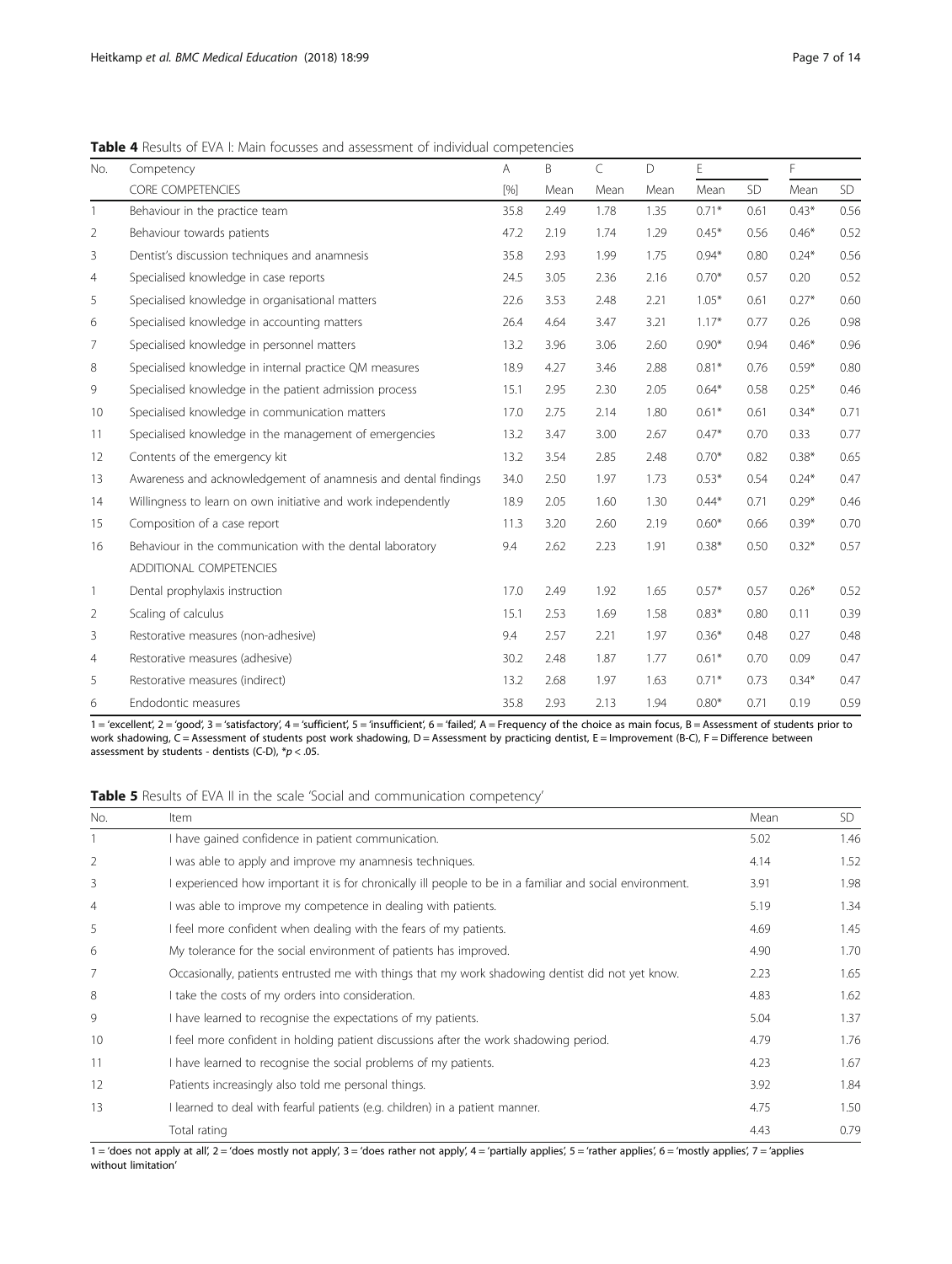| No. | Item                                                                                         | Mean | SD   |
|-----|----------------------------------------------------------------------------------------------|------|------|
| 14  | I was able to improve my competencies in dealing with the practice team.                     | 5.26 | 1.46 |
| 15  | I was able to improve my competencies in dealing with patients.                              | 5.23 | 1.34 |
| 16  | I was able to improve my competencies in holding dentist's discussions and anamnesis.        | 4.72 | 1.36 |
| 17  | I was able to improve my specialised knowledge on accounting matters.                        | 3.93 | 1.91 |
| 18  | I was able to improve my specialised knowledge on personnel matters.                         | 3.91 | 1.63 |
| 19  | I was able to improve my specialised knowledge with internal practice QM measures.           | 3.59 | 1.80 |
| 20  | I was able to improve my specialised knowledge in ordering the admission of patients.        | 3.78 | 1.71 |
| 21  | I was able to improve my specialised knowledge in communication matters.                     | 4.58 | 1.47 |
| 22  | I was able to improve my specialised knowledge on the management of emergencies.             | 3.47 | 2.05 |
| 23  | I was able to improve my specialised knowledge on the content of the emergency kit.          | 3.50 | 2.15 |
| 24  | I was able to improve my competence in learning on own initiative and working independently. | 4.28 | 1.71 |
| 25  | I was able to improve my specialised knowledge when composing case reports.                  | 3.70 | 1.83 |
| 26  | I was able to improve my behaviour in the communication with the dental laboratory.          | 4.30 | 2.01 |
|     | Total rating                                                                                 | 4.17 | 0.62 |

<span id="page-7-0"></span>Table 6 Results of EVA II in the scale 'Core competence training'

 $1 =$  'does not apply at all',  $2 =$  'does mostly not apply',  $3 =$  'does rather not apply',  $4 =$  'partially applies',  $5 =$  'rather applies',  $6 =$  'mostly applies',  $7 =$  'applies' without limitation'

communication skills are of central importance in the profession of dentistry [[48](#page-13-0)]. This is also supported by Johnston and Boohan, who, after comparing the medical and dental courses of practices and teaching hospitals, concluded that fundamental clinical abilities were taught best in a practical surrounding [\[52](#page-13-0)]. In addition, the student evaluation showed that practicing dentists acted as role models in regard to the behaviour of both patients and the practice team. This fact should certainly be regarded as a great gain, since the discovery of a role model encourages medical thought-processes and behaviour [[53](#page-13-0)], as well as facilitates the consideration of medical ethics, even if not consciously taught [\[54](#page-13-0)].

Assessments of competence expansion of practical skills received low evaluation values, together with the knowledge of personal patient information. Since the study was primarily concerned with work shadowing, without any specific active treatment or development of

conversation techniques, these results are not very surprising. It is also equally clear that it was very difficult to address medication, general medical cases and the management of medical emergencies sufficiently during the course of the work shadowing. These general medical topics were obviously forced into the background by routine dental issues. In the future, it could be possible to address the importance of these topics individually, through pre-designated train-the-teacher sessions.

## Assessment by practicing dentists

The willingness of the practices to participate in the study was significantly high and a positive overall assessment clearly demonstrated that the practitioners very much welcome such a form of teaching. Equally high satisfaction was demonstrated towards the work shadowers by the dentists. Using previous studies with projects in medical teaching practices, there are many possible reasons for

| No. | Item                                                                                                 | Mean | SD.  |
|-----|------------------------------------------------------------------------------------------------------|------|------|
| 27  | After the work shadowing, I can order the problems of a patient according to their importance.       | 4.92 | 1.44 |
| 28  | can convey the content of a procedure to a patient clearly.                                          | 5.23 | 1.02 |
| 29  | I now know how limit severe illnesses from bagatelle illnesses.                                      | 4.45 | 1.39 |
| 30  | I read about medical disorders that were not familiar to me and increased my knowledge that way.     | 3.90 | 1.62 |
| 31  | I received suggestions at the teaching practice on learning content that I can read about.           | 4.65 | 1.74 |
| 32  | The patients I experienced motivated me to read about and acquire basic theoretical skills.          | 4.96 | 1.49 |
| 33  | can now recognise emergencies as such.                                                               | 4.39 | 1.59 |
| 34  | I learned about the implementation of the most important groups of medication at the work shadowing. | 3.48 | 1.48 |
|     | Total rating                                                                                         | 4.50 | 0.58 |

Table 7 Results of EVA II in the scale 'Acquisition of knowledge'

1 = 'does not apply at all', 2= 'does mostly not apply',3= 'does rather not apply', 4= 'partially applies', 5= 'rather applies',6= 'mostly applies',7= 'applies without limitation'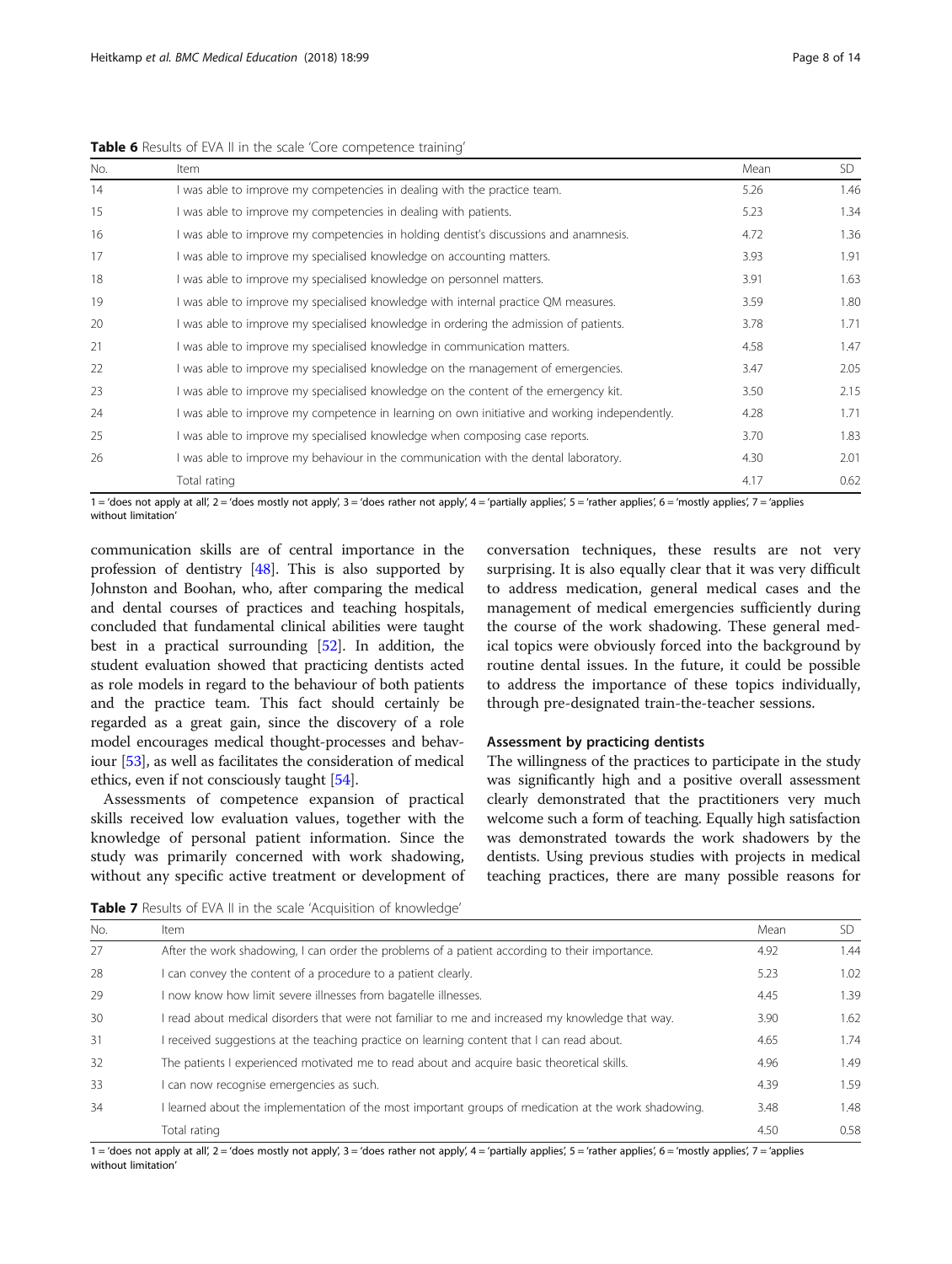| No. | Item                                                                                           | Mean | SD   |
|-----|------------------------------------------------------------------------------------------------|------|------|
| 35  | I learned a lot from my teaching dentist on how to deal with patients.                         | 5.98 | 1.28 |
| 36  | I was able to learn from patients how they experienced and processed their condition.          | 4.66 | 1.51 |
| 37  | I experienced a very individual approach to the conditions of the patients.                    | 4.84 | 1.50 |
| 38  | The interaction of my teaching dentist with the practice team was of role model quality to me. | 5.87 | 1.53 |
| 39  | I got to know patients with medical conditions of the most diverse dental areas.               | 4.59 | 1.82 |
| 40  | I was able to discuss problems with the dentist regarding my personal career path.             | 5.02 | 1.66 |
| 41  | The range of conditions and patients at my work shadowing practice were very divers.           | 4.66 | 1.82 |
| 42  | My dentist has become a role model to me through his/her way of dealing with patients.         | 5.33 | 1.74 |
| 43  | The patients showed me how they deal with their conditions.                                    | 3.98 | 1.51 |
| 44  | I was also able to discuss my personal problems regarding my studies with my dentist.          | 4.64 | 1.86 |
| 45  | The patients were very co-operative during the work shadowing period.                          | 5.64 | 1.13 |
| 46  | The patients took me seriously.                                                                | 5.76 | 1.13 |
| 47  | My teaching dentist demonstrated many examinations to me beforehand.                           | 5.65 | 1.47 |
| 48  | My teaching dentist regularly gave me feedback.                                                | 5.49 | 1.65 |
| 49  | I found the feedback provided by my teaching dentist was motivating and useful.                | 5.76 | 1.41 |
|     | Total rating                                                                                   | 5.19 | 0.60 |

<span id="page-8-0"></span>Table 8 Results of EVA II in the scale 'My teaching dentist and his/her patients'

1 = 'does not apply at all', 2 = 'does mostly not apply', 3 = 'does rather not apply', 4 = 'partially applies', 5 = 'rather applies', 6 = 'mostly applies', 7 = 'applies without limitation'

this: besides improved self-esteem and the gratification of teaching [[27](#page-13-0), [28\]](#page-13-0), one can see that the presence of a student has a positive effect on the profile and team spirit of a practice [\[30](#page-13-0)]. In 2012, May et al. identified further motives for becoming a teaching practice. Here, the main motivations proved to include working as a medical teacher, the improvement of medical teaching, passing on knowledge and helping others [\[29\]](#page-13-0). This motivation to act as a teacher for both patients and relatives, as well as students and employees, is also conveyed to future dentists via the NKLZ role model of the scholar [\[48](#page-13-0)]. In this way, this evaluation suggests that the described results in medicine can be applied to teaching in dental practices. This is supported by the Craddocks results that show that a student internship enriches the everyday life of a practicing dentist and is categorised as being worthwhile and recommendable [\[32\]](#page-13-0).

Parallel to the evaluation by students, the practices also suggest that there were competencies that were less focussed on during the course of the work shadowing. Here also, the low result values of emergency topics became apparent. All-in-all, approximately two-thirds of the practicing dentists considered the work shadowing time period insufficient for gaining insight into the everyday life of a practice. The reason for this lies largely in the voluntary nature of the study. Due to the lack of curricular correlation, only a mere offer of a five-day work shadowing time period was possible. The extent to which advantage was taken of a full five-day period, lay in the hands of the students themselves. This ranged widely from only one work shadowing day, to students, who extended the practical duration by their own initiative to ten days. For this reason, one cannot deduce from the results how long work shadowing should be, although one can interpret the clear expression of the retrospective wish for more time as an indication of the high acceptance of the venture and the probable value of an extension.

**Table 9** Results of EVA II in the scale 'Overall assessment'

| No. | Item                                                                                      | Mean |      |
|-----|-------------------------------------------------------------------------------------------|------|------|
| 50  | I expanded my knowledge during the work shadowing.                                        | 5.59 | 1.41 |
| 51  | I expanded my practical skills during the work shadowing.                                 | 3.82 | 2.03 |
| 52  | I got to know the ethical aspects of the profession as dentist during the work shadowing. | 4.94 | 1.72 |
| 53  | On the whole, I am very satisfied with my teaching dentist.                               | 6.33 | 1.23 |
|     | Total rating                                                                              | 5.17 | 1.06 |

1 = 'does not apply at all', 2 = 'does mostly not apply', 3 = 'does rather not apply', 4 = 'partially applies', 5 = 'rather applies', 6 = 'mostly applies', 7 = 'applies without limitation'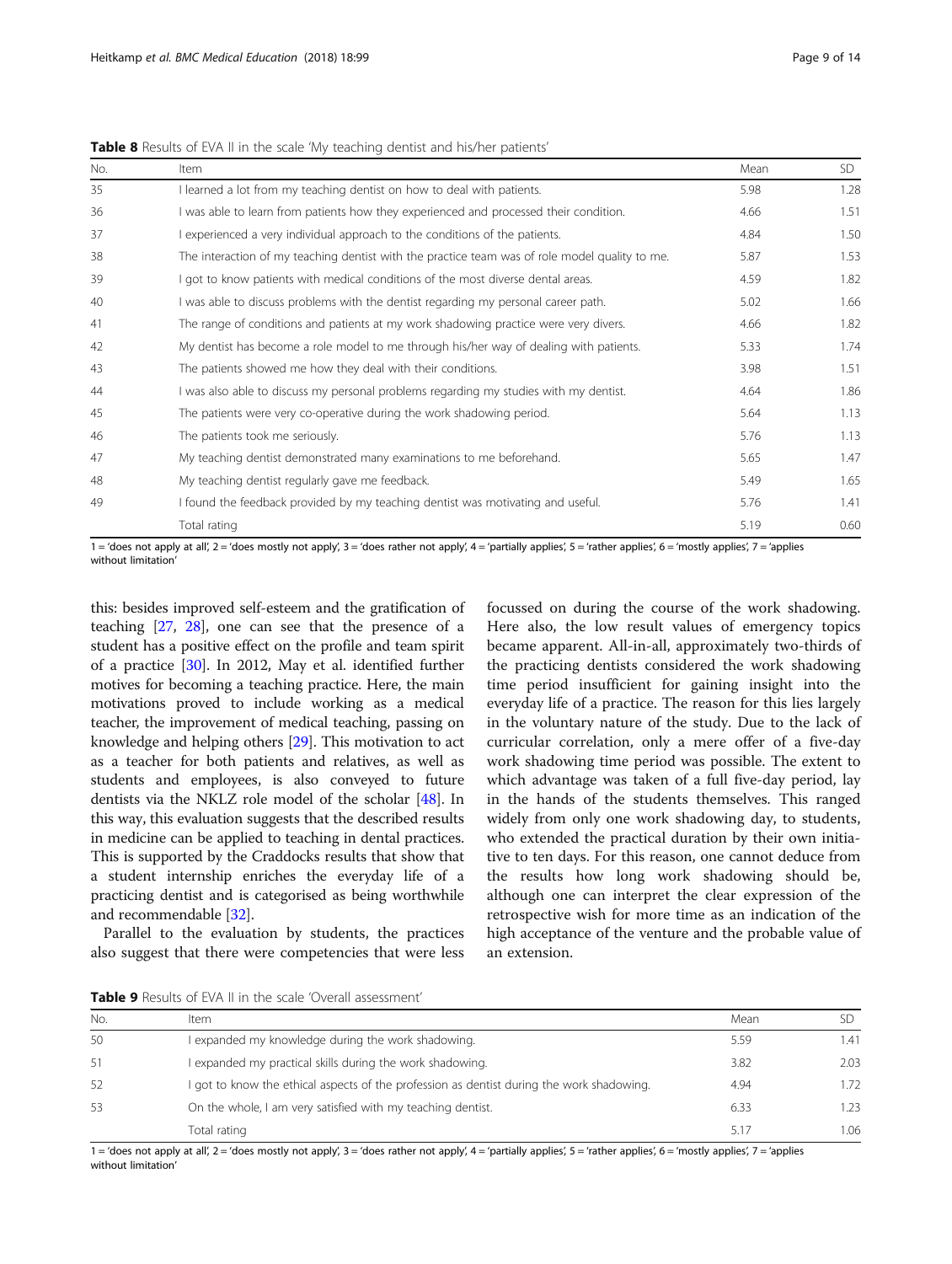<span id="page-9-0"></span>Table 10 Results of EVA II Supplementary question

| No. | ltem                                                                 | Mean |      |  |  |  |  |
|-----|----------------------------------------------------------------------|------|------|--|--|--|--|
| 54  | School grade for the teaching dentist                                | 1.58 | 0.93 |  |  |  |  |
|     | $1 = 'excellent', 2 = 'good', 3 = 'satisfactory', 4 = 'sufficient',$ |      |      |  |  |  |  |

 $5 =$ 'insufficient',  $6 =$ 'failed'

Table 11 Results of EVA III: Excerpts from the work shadowing reports

Positive feedback

"I have gained a lot of knowledge, important experience, immense value, tips and tricks, as well as a lot of joy for having chosen the right course of study. My curiosity and passion for dentistry has grown and I look forward to taking on the coming challenges that this profession entails."; "After this week's work shadowing with Dr. Schmidt [name changed], my enthusiasm for dentistry has grown significantly! On a final note, I must emphasise how educational and sensible this work shadowing has been for my future career path as a dentist."; "I will remember this work shadowing week for a long time. Despite the brief time period, the knowledge I have gained is immense – both on a human and specialised level."; "Besides, it was extremely comforting to receive 1-to-1 attention that cannot be achieved at the university, due to the large number of students. On the whole, I assess the project as being a positive experience and a very important addition to my degree course. I am ending this enlightening week in the hope of leaving the university after my exams to enter my working life that little more experienced."; "I learned a lot in these two days and would most of all liked to have completed the work shadowing in two weeks rather than two days, as the gain in knowledge is enormous. Thank you for this great opportunity […]!; "Finally, I can only say that my time during the work shadowing internship was enriching to me and I would not like to have missed out on the experiences."; "an interesting view outside of the box"; "My work shadowing […] was really amazing. […] I was thrilled by both the practice and assistants, as well as the dentists."; "The work shadowing at the dentistry practice Dr. med. Dent Fischer [name changed] was extremely informative and encouraging. It was motivating and above all made me more confident in conversing with patients."; "The learning effect is extremely sophisticated and the work shadowing time is definitely well-invested. I am sure one can gain a wide range of knowledge from it at a later stage."; "I expanded my knowledge during the work shadowing days and would do it again anytime, to improve my knowledge."; "I was very well-treated and felt extremely welcome. […]The entire practice team became a role model to me and I would be glad to work shadow again."

#### Negative feedback

"Unfortunately, the work shadowing period was much too short to gain a clear view over the full range of duties"; "Unfortunately, my dental skills only slightly improved. On the whole, I was not allowed to do a lot independently and had the feeling my doctor was also not very interested."; "However, in my opinion, the work shadowing day is not enough to convey a suitable overview of the daily life of a practice."; "I find that participating in a project at this point in the degree is too late [...]."; "The work shadowing was not good. From Dr. Weber [name] changed] I could only really gather how things should not be done."; "Unfortunately, in retrospect, the duration of the work shadowing was far too short."; "Due to a lack of time, it was not possible to address topics such as accounting, for example, in which we have not been trained in any way up to now."; "[…], however, it is not possible to become fully acquainted with a practice in such a brief period of time."; "I found that the internship was too early after the 6th semester."

#### Suggestions for improvement

"As a suggestion for improvement, I would like to add that it would be far more interesting for students if they could involve themselves in the treatment more, through assisting or similar […]."; "[…] something like this should be on a voluntary basis."; "It would be better to offer a seminar in bookkeeping at the university clinic or something similar."

#### Acquisition of competencies

One can deduce what students expected to gain from the practice period, by the choices of main focusses they provided prior to their work shadowing (Table [4,](#page-6-0) column A). When one considers that dentistry is a patient-oriented course of study in Germany, it is rather surprising that the overwhelming majority selected their main focus as being 'behaviour around patients'. One can attempt to explain this by taking the student population into consideration: as it largely consists of Phantom Course graduates of Operative Dentistry (6th study semester), this dealt with students who were on the verge of treating their own first patients. From the observation of an experienced operator, the work shadowers obviously hoped primarily to gain basic skills in communication, in preparation for their coming treatment courses. The high interest in anamnesis and clinical dental findings also appears to be founded on this fact.

On average, the students acknowledged a significant improvement in all areas of competency through the work shadowing that they graded in their self-assessment. It is apparent that the main differences in the self-evaluation are in areas unrelated to the most frequently-chosen main focusses. This implies that there is little correlation between the pre-existing interests and the perceived gain in competencies. The work shadowers perceived their greatest improvement in the areas of accounting, organisation, personnel matters and dentistry-related communication – all being areas that are barely or not at all covered in university courses. Only after these areas, do perceived improvements in the specialised fields become relevant. This allows us to deduce that through individual attention and a specific teaching environment, especially new subject matter can be introduced in a relatively short period of time. When the assessments of the evaluation questionnaires (EVA I) are examined, however, one can see that despite a significant improvement by approximately one school grade in the competence comparison, precisely these practice-specific areas were assessed rather inconclusively. A possible explanation for this could be that despite a significant increase, the work shadowers categorised the potential gain of knowledge in these new areas initially so high that it was not possible to confirm without a limitation of the improvement achieved.

On the whole, the triangulation across the assessment of practicing dentists shows a significantly better external assessment in comparison to the self-assessment by students. In the individual comparison of competencies, however, one can see that this significance is only present in approximately two-thirds of the areas. Particularly in the additional competencies of the treatment measures, no great differences can be recognised between the two forms of assessments, which is probably due to the limited evaluation ability in the scope of a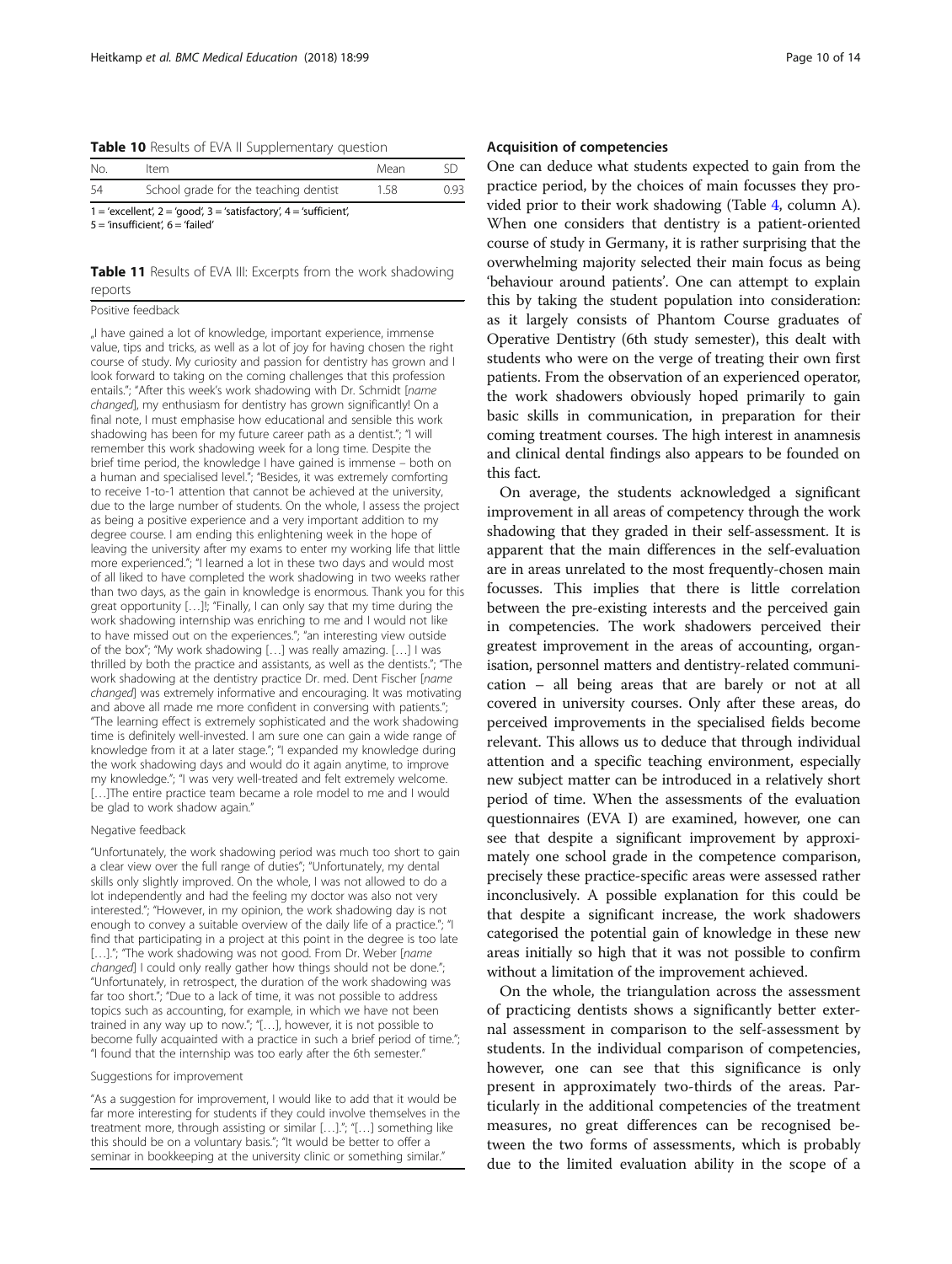<span id="page-10-0"></span>

|  | <b>Table 12</b> Results of EVA IV: 'Yes/no' questions ( $n = 48$ practice evaluations) |
|--|----------------------------------------------------------------------------------------|
|--|----------------------------------------------------------------------------------------|

| No.            | Item                                                                                                                           | Yes [%] |
|----------------|--------------------------------------------------------------------------------------------------------------------------------|---------|
|                | Were you satisfied with the work shadower?                                                                                     | 100     |
| 2              | Was the work shadower reliable?                                                                                                | 100     |
| 3              | Was the work shadower punctual?                                                                                                | 100     |
| $\overline{4}$ | Was the work shadower well-prepared?                                                                                           | 97.9    |
| 6              | Did you hold specialised conversations with the work shadower?                                                                 | 100     |
| 7              | Did you find there was sufficient time to pay attention to the work shadower?                                                  | 33.3    |
| 8              | In your opinion, did the competencies of the work shadower on the following topic improved during the period at your practice? |         |
|                | A: Accounting                                                                                                                  | 37.5    |
|                | B: Management of emergencies                                                                                                   | 27.1    |
|                | C: Contents of the emergency kit                                                                                               | 25.0    |
|                | D: OM measures                                                                                                                 | 29.2    |
|                | E: Organisation                                                                                                                | 75.0    |
|                | F: Dentist's discussion techniques and anamnesis                                                                               | 87.5    |
|                | G: Behaviour towards patients                                                                                                  | 89.6    |
|                | H: Prophylaxis instructions                                                                                                    | 75.0    |
| 9              | In your opinion, did the work shadower achieve his/her goal?                                                                   | 95.8    |
| 10             | Were you satisfied with the project management?                                                                                | 87.5    |
| 11             | Were you well-informed on the project?                                                                                         | 89.6    |
| 12             | Did the correspondence work well?                                                                                              | 89.6    |
| 13             | Was the foreseen period of 4.5 days enough to gain a view into the daily life of a practice?                                   | 37.5    |
| 14             | Do you have improvement suggestions/requests for the project management?                                                       | 43.8    |

work shadowing period without proper interaction with patients.

According to the current state of research, there are no studies that investigate the acquisition of competencies during work shadowing at general dental practices by means of the self-assessment of students over a given period of time, as this study does. For comparison, however, the self-assessments of dentistry outreach periods can be used. Smith analysed the outreach experiences of British dental students between 2006 and 2011 in a variety of studies [\[33](#page-13-0), [41](#page-13-0)–[43\]](#page-13-0). These include competence comparisons of self-evaluations, above all relating to self-confidence in clinical situations, anamnesis and planning of treatments. Similar to the results of this study, all of these competencies were estimated to improve through external teaching experiences [[41](#page-13-0), [42](#page-13-0)]. Especially with regard to the literature about workplace learning initially mentioned, we can conclude that these

Table 13 Results of EVA IV: School grades

|                                                                      | No. Item                                                      | Mean SD |      |  |
|----------------------------------------------------------------------|---------------------------------------------------------------|---------|------|--|
| 5.                                                                   | I give the work shadower the following school grade: 1.27     |         | 0.50 |  |
|                                                                      | 15 Laive the project leaders the following school grade: 1.91 |         | 0.80 |  |
|                                                                      | 16 I give the project the following school grade:             | 1.69    | 0.89 |  |
| $1 = 'excellent', 2 = 'good', 3 = 'satisfactory', 4 = 'sufficient',$ |                                                               |         |      |  |

 $5$  = 'insufficient',  $6$  = 'failed'

results can be considered for teaching in dental practices: Our results show that dental students are also able to enhance skills in a practical environment and that the dentist as an experienced person is able to convey information and requirements for new areas in a very elementary way [\[6](#page-12-0), [8\]](#page-12-0). It was possible to combine dental theory with clinical practice [\[9](#page-12-0)], and also the competence improvement shown in communication and case reports corresponds to the results from studies about workplace learning  $[12, 13]$  $[12, 13]$  $[12, 13]$  $[12, 13]$ . Through the simultaneous consideration that the competencies investigated here are all illustrated in the NKLZ, our results allow us to assume that the work shadowing periods carried out represent a sensible addition to academic dental teaching at a university [\[48\]](#page-13-0).

## Reports

The freely-structured reports illustrate a largely positive and partially even very enthusiastic viewpoint of the students. The majority of work shadowers categorised the experiences they had as interesting and worthwhile. They recognised it to being a sensible addition to their studies and a good opportunity for gaining insight into the daily life of a practice. In most cases expressing negativity, this was related to the fact that the work shadowing was perceived as too short. A few reports indicate that the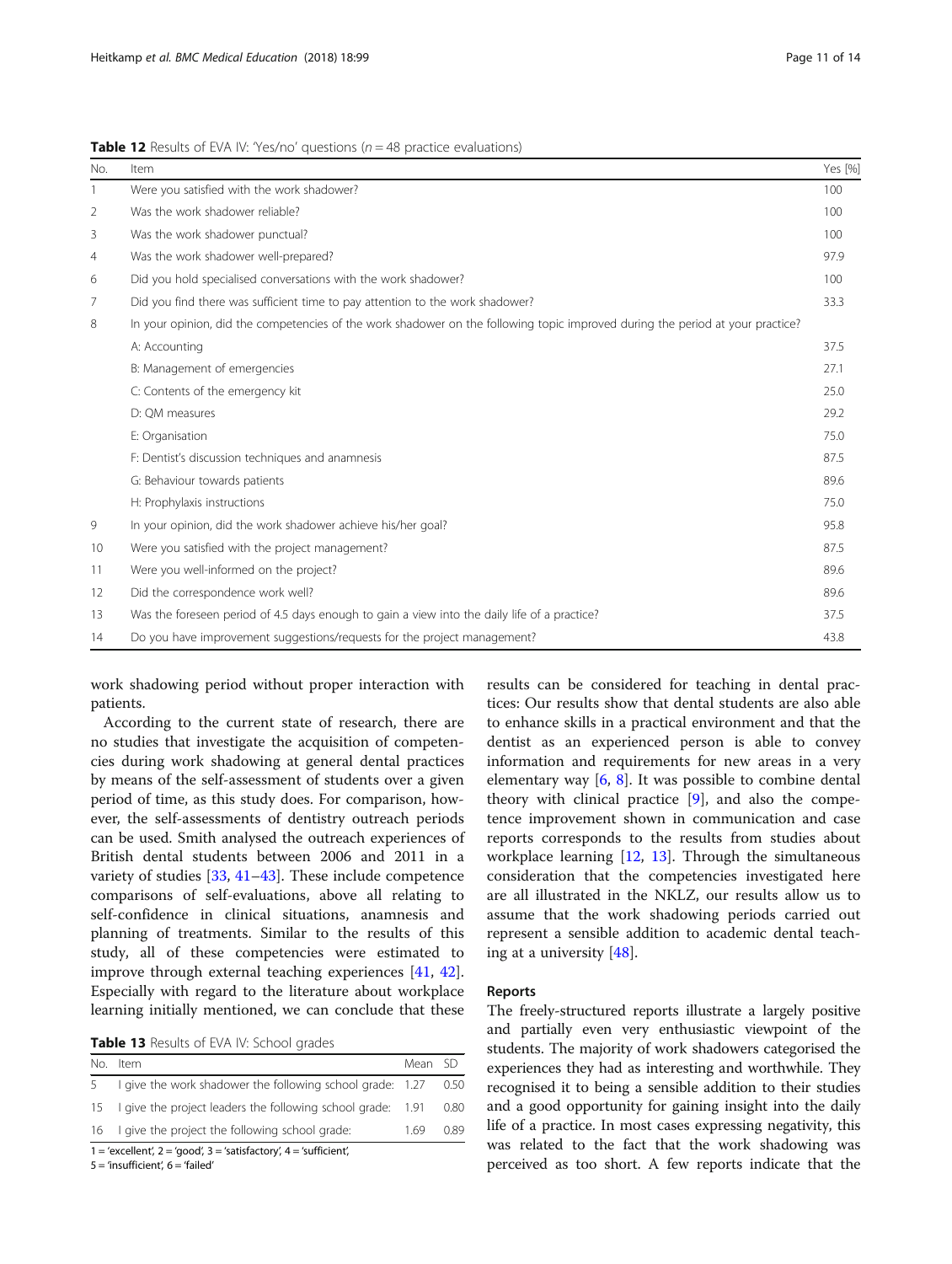teaching motivation differed depending on the practice. In 2016, a model requirement profile for co-operative practices comparable to that in general medicine, was created in Germany for the future establishment of dental teaching practices [\[25,](#page-13-0) [45,](#page-13-0) [55](#page-13-0)]. The implementation of this profile in combination with train-the-teacher sessions, may ensure the motivation for dental teaching.

## Work shadowing vs. internship

During the conception of this study, it was initially limited to a work shadowing period, i.e. the observation and attendance of treatment situations. The independent treatment of patients in the teaching practice or assisting of students surrounding the scope of an internship, were first considered but not initially incorporated, for insurancerelated and organisational reasons. Even the new Dental Licensure Act regards the clinical traineeship as an insight into the career path without active responsibility for patients [\[3](#page-12-0)]. However, the current student votes support studies, that demonstrate a clear willingness to take over an active role on part of students, within the scope of teaching outside the university [[19](#page-13-0), [37](#page-13-0)]. Furthermore, examinations of the productivity of students being able to gather double to three times the amount of treatment experience at external treatment institutes, in comparison to a similar time period at a university [\[32,](#page-13-0) [34,](#page-13-0) [43](#page-13-0)], show that this results in a steeper learning curve and is a great advantage in their career development [\[39\]](#page-13-0).

In Germany, the foundation for an active dental internship was laid in Saxony in 2016: the University of Dresden succeeded in cooperating with the Saxon Chamber of Dentists and an insurance company, to establish co-operative practices and facilitate treatment by students that was legally liable [\[45\]](#page-13-0). An expansion to other German universities would certainly be a significantly positive development.

#### Train-the-teacher

In the present study, mostly dentists without a background in education or teaching experience functioned as mediators of theoretical and practical knowledge. The results and the high level of satisfaction on both sides show that this transmission was nevertheless successful. However, a search of the literature reveals that the most important basis for workplace learning should be professionally trained and well-prepared teachers [[56](#page-13-0)]. As already implied, it would be beneficial to train the participating dentists in some basic educational skills through separate courses to improve the student's learning experience. Such train-the-teacher sessions prior to a student internship at practices have many advantages:

A precise organisational planning and cooperation is facilitated right from the start, a platform for encouraging learning motivation is offered and problems that could arise on part of the practice with regard to time management and costs could be addressed [\[30\]](#page-13-0). In addition, a train-the-teacher session is fundamentally important for choosing main areas, comparing content and unifying specialties [\[32,](#page-13-0) [35\]](#page-13-0). Furthermore, other investigations show that lecturer training is essential for gaining an easy entry into the role as 'scholar', that it influences the later teaching duty effectively and in that way also facilitates the formation of a teaching community [[30](#page-13-0), [57,](#page-13-0) [58\]](#page-13-0).

Unfortunately, such a training session could not be implemented in this study, for reasons of financial funding. The authors, however, regard such training as indispensable, in order to establish academic learning practices in a study of dentistry.

## Limitations

One limitation in the investigation of the acquired competencies certainly lies in the fact that self-assessment was chosen as the tool of data collection. In this way, several subjective influences affect the results. On one hand, the Hawthorne Effect, since both the initial and concluding grades, as well as the external assessment took place within the same checklist. One could conceive that the students and dentists estimated achieving greater improvement than may have normally been acknowledged otherwise, due to the awareness of participating in a study and having knowledge of the initial grades. On the other hand, it is generally hard to differentiate whether these incorporate only perceived or actually improved competencies. The final assessment by the students appears to be objectively confirmed by the dentists or even partially evaluated significantly higher. However, for a more precise assessment as to the applicability of this effect on the improvement of competencies, a more objective tool for the acquisition would have to have been chosen. One possibility for this might be found in Smith et al., who by means of scenarios with actors, assessed the conversation and planning competencies of students before and after an outreach internship, through external assessors [[41](#page-13-0)]. Similar scenarios could also be applied to follow-up studies on the influence of dental teaching practices in some of the indicated areas of competency.

An evaluation of the patient's opinion during the intervention was not possible for organisational reasons. There is evidence, however, that the treatment provided in the scope of a teaching practice is also advantageous to patients: Grant and Robling indicated that patients are thankful for being able to follow a discussion on their treatment and feel more involved in their care that way [[27\]](#page-13-0). Also in the outreach area, child patients and their parents proved to be highly satisfied with the student-based treatment [[36](#page-13-0), [38](#page-13-0)].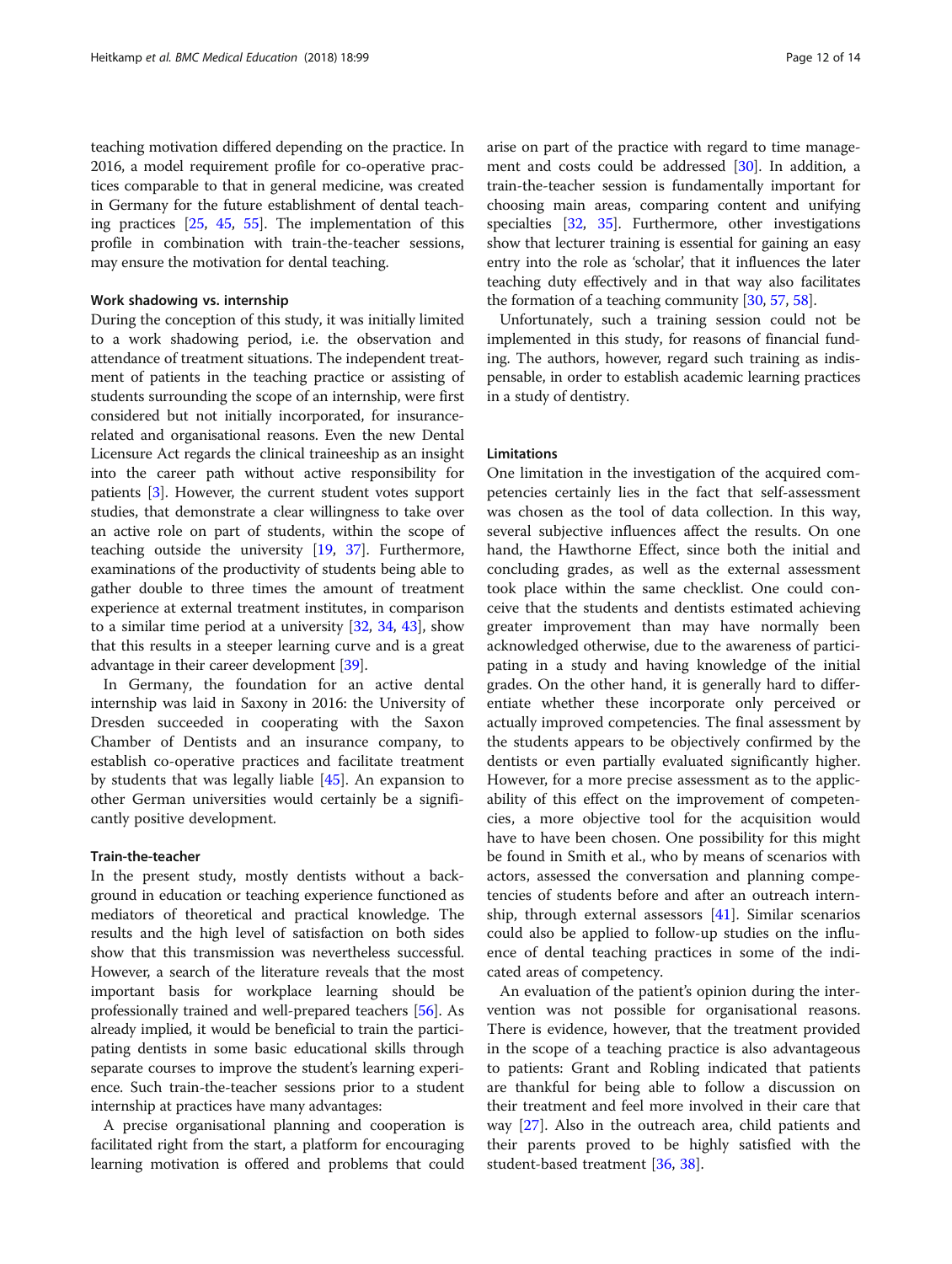<span id="page-12-0"></span>For follow-up studies, the incorporation of the view of patients would definitely offer an enrichment to the whole teaching community from university to practices.

## **Conclusions**

Taking into account the mentioned limitations, the following conclusions could be drawn from the present study, with regard to the initially posed questions:

- Both on the part of the students, as well as the practicing dentists, a high degree of acceptance and satisfaction is shown in regard to the work shadowing.
- The students see the dentists as motivating role models, and acknowledge a growth in knowledge and an improvement in their behaviour when dealing with patients and the practice team.
- The students acknowledge a significant improvement in their specialised, communication and social competencies. The greatest improvement was perceived to occur in the areas of accounting and practice organisation, as well as dentist's discussion techniques. In scope of this, the assessment was confirmed by the dentists' assessment and partially evaluated significantly higher.
- Work shadowing in teaching practices presents a sensible addition to academic teaching at a university, since the students estimate that a further range of competencies can be covered.
- Both the students and practicing dentists would like the duration of the work shadowing to be longer.
- The students would like to play a more active role.

The goal of further investigations should include substantiation of the described subjective results with more robust objective measures.

#### Abbreviations

BZÄK: Bundeszahnärztekammer (German Dental Association); EVA: Evaluation; NKLZ: Nationaler Kompetenzbasierter Lernzielkatalog Zahnmedizin (National competence-based learning goal catalogue for dentistry)

#### Acknowledgements

The authors show their gratitude to Prof. F. Gerlach (Institute of General Medicine, Goethe-University Frankfurt-on-Main) and Dr. R. Isler (Institute of Primary Care, University of Basel, Switzerland) for the provision of the original questionnaires of their studies, as well as Dr. N. Filmann (Institute of Biostatistics and Mathematical Modelling) for the support in the statistical analysis.

#### Funding

The study was financed by the medical faculty of the Goethe-Universität at Frankfurt-on-Main, as a project for the improvement of the education. The subsidies were used to occupy a project assistant over a 12-month period for the co-ordination of the work shadowing. In addition, they covered the costs of flyers and an online registration form was set-up.

#### Availability of data and materials

The datasets used and/or analysed during the current study are available from the corresponding author on reasonable request.

#### Authors' contributions

SGS managed the project and was responsible for the conception of the study. SGS and SH collected the data, had full access to all data used in the study and take responsibility for the integrity of the data and accuracy of the data analysis. SH was responsible for the data analysis and interpretation, and conducted the statistical analysis. SGS and SR contributed to this statistical analysis and were involved in the interpretation of the data. SH wrote the final draft of the manuscript. SGS and SR contributed to the final draft. All authors have read and approved the manuscript.

#### Ethics approval and consent to participate

After consultation with the department's ethics committee ('Ethik-Kommission des Fachbereichs Medizin der Goethe-Universität Frankfurt am Main'), it was decided that an ethics committee vote was not necessary since the evaluation was anonymous. For the same reason, the ethics committee approved the obtaining of verbal consent from all participants. The project was identified by the number: 7751083 on 07/09/2010.

#### Competing interests

The authors declare that they have no competing interests.

## Publisher's Note

Springer Nature remains neutral with regard to jurisdictional claims in published maps and institutional affiliations.

## Received: 25 September 2017 Accepted: 30 April 2018 Published online: 08 May 2018

#### References

- 1. Bundesministerium der Justitz und Verbraucherschutz. Approbationsordnung für Zahnärzte. [https://www.gesetze-im-internet.de/z\\_](https://www.gesetze-im-internet.de/z_pro/BJNR000370955.html) [pro/BJNR000370955.html](https://www.gesetze-im-internet.de/z_pro/BJNR000370955.html). Accessed 08 March 2018.
- 2. Bundesministerium für Gesundheit. Pressemitteilung Nr. 44. 2017. [http://](http://www.bundesgesundheitsministerium.de/fileadmin/Dateien/4_Pressemitteilungen/2017/2017_3/170802_44_PM_Kabinett_Approbationsordnung_fuer_Zahnaerzte_.pdf) [www.bundesgesundheitsministerium.de/fileadmin/Dateien/4\\_](http://www.bundesgesundheitsministerium.de/fileadmin/Dateien/4_Pressemitteilungen/2017/2017_3/170802_44_PM_Kabinett_Approbationsordnung_fuer_Zahnaerzte_.pdf) Pressemitteilungen/2017/2017\_3/170802\_44\_PM\_Kabinett [Approbationsordnung\\_fuer\\_Zahnaerzte\\_.pdf](http://www.bundesgesundheitsministerium.de/fileadmin/Dateien/4_Pressemitteilungen/2017/2017_3/170802_44_PM_Kabinett_Approbationsordnung_fuer_Zahnaerzte_.pdf). Accessed 08 March 2018.
- 3. Bundesministerium für Gesundheit. Verordnung zur Neuregelung der zahnärztlichen Ausbildung. 2017. [http://www.](http://www.bundesgesundheitsministerium.de/fileadmin/Dateien/3_Downloads/Gesetze_und_Verordnungen/GuV/Z/VO_Neuregelung_zahnaerztliche_Ausbildung.pdf) [bundesgesundheitsministerium.de/fileadmin/Dateien/3\\_Downloads/](http://www.bundesgesundheitsministerium.de/fileadmin/Dateien/3_Downloads/Gesetze_und_Verordnungen/GuV/Z/VO_Neuregelung_zahnaerztliche_Ausbildung.pdf) [Gesetze\\_und\\_Verordnungen/GuV/Z/VO\\_Neuregelung\\_zahnaerztliche\\_](http://www.bundesgesundheitsministerium.de/fileadmin/Dateien/3_Downloads/Gesetze_und_Verordnungen/GuV/Z/VO_Neuregelung_zahnaerztliche_Ausbildung.pdf) [Ausbildung.pdf.](http://www.bundesgesundheitsministerium.de/fileadmin/Dateien/3_Downloads/Gesetze_und_Verordnungen/GuV/Z/VO_Neuregelung_zahnaerztliche_Ausbildung.pdf) Accessed 08 March 2018.
- 4. Wissenschaftsrat. Empfehlungen zur Weiterentwicklung der Zahnmedizin an den Universitäten in Deutschland. 2005;Drs. 6436–05. [https://www.](https://www.wissenschaftsrat.de/download/archiv/6436-05.pdf) [wissenschaftsrat.de/download/archiv/6436-05.pdf](https://www.wissenschaftsrat.de/download/archiv/6436-05.pdf). Accessed 08 March 2018.
- 5. Avis J. Workplace learning, knowledge, practice and transformation. J Crit Educ Policy Stud. 2010;8(2):165–93.
- 6. Stroude D, Fairbrother P. Workplace learning: dilemmas for the European steel industry. J Educ Work. 2006;19(5):455–80.
- 7. Cacciattolo K. Defining workplace learning. Eur Sci J. 2015;Special(1):243–50.
- 8. Silverman M. Supporting workplace learning: a background paper for IES research network members. Inst Employ Stud. 2003:1–22.
- 9. Dornan T. Workplace learning. Perspect Med Educ. 2012;1(1):15–23.
- 10. Sajjad M, Mahboob U. Improving workplace-based learning for undergraduate medical students. Pak J Med Sci. 2015;31(5):1272–4.
- 11. Barrett FA, Lipsky MS, Lutfiyya MN. The impact of rural training experiences on medical students: a critical review. Acad Med. 2011;86(2):259–63.
- 12. Steven K, Wenger E, Boshuizen H, Scherpbier A, Dornan T. How clerkship students learn from real patients in practice settings. Acad Med. 2014;89(3):469–76.
- 13. Mertens F, de Groot E, Meijer L, Wens J, Gemma Cherry M, Deveugele M, Damoiseaux R, Stes A, Pype P. Workplace learning through collaboration in primary healthcare: a BEME realist review of what works, for whom and in what circumstances: BEME guide no. 46. Med Teach. 2017;2:1–18.
- 14. van der Zwet J, Zwietering PJ, Teunissen PW, van der Vleuten CP, Scherpbier AJ. Workplace learning from a socio-cultural perspective: creating developmental space during the general practice clerkship. Adv Health Sci Educ Theory Pract. 2011;16(3):359–73.